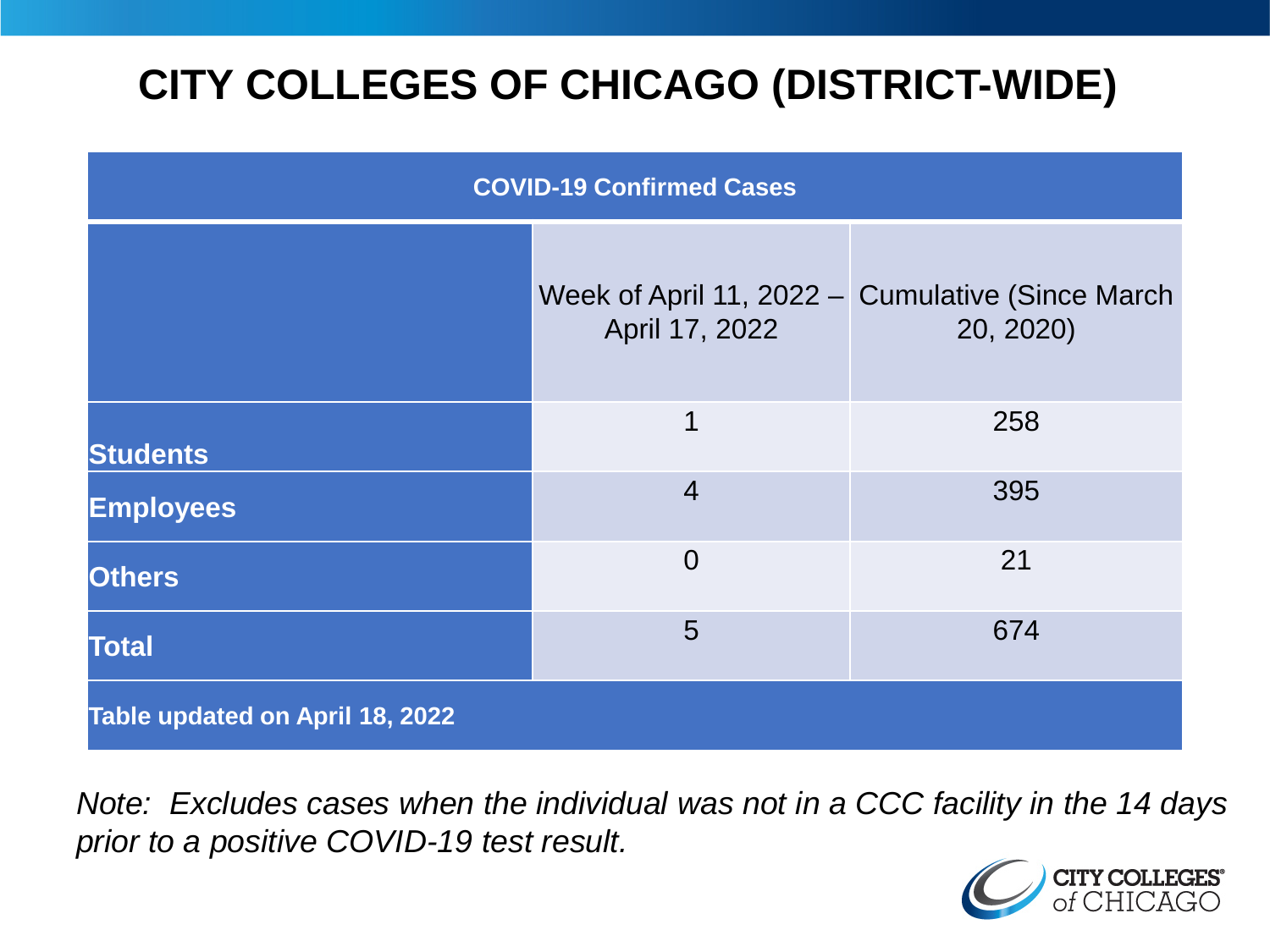### **DALEY COLLEGE**

| <b>COVID-19 Confirmed Cases</b> |                |                                                               |
|---------------------------------|----------------|---------------------------------------------------------------|
|                                 | April 17, 2022 | Week of April 11, 2022 - Cumulative (Since March<br>20, 2020) |
| <b>Students</b>                 | $\overline{0}$ | 24                                                            |
| <b>Employees</b>                | $\overline{0}$ | 45                                                            |
| <b>Others</b>                   | $\overline{0}$ | 3                                                             |
| <b>Total</b>                    | $\overline{0}$ | 72                                                            |
| Table updated on April 18, 2022 |                |                                                               |

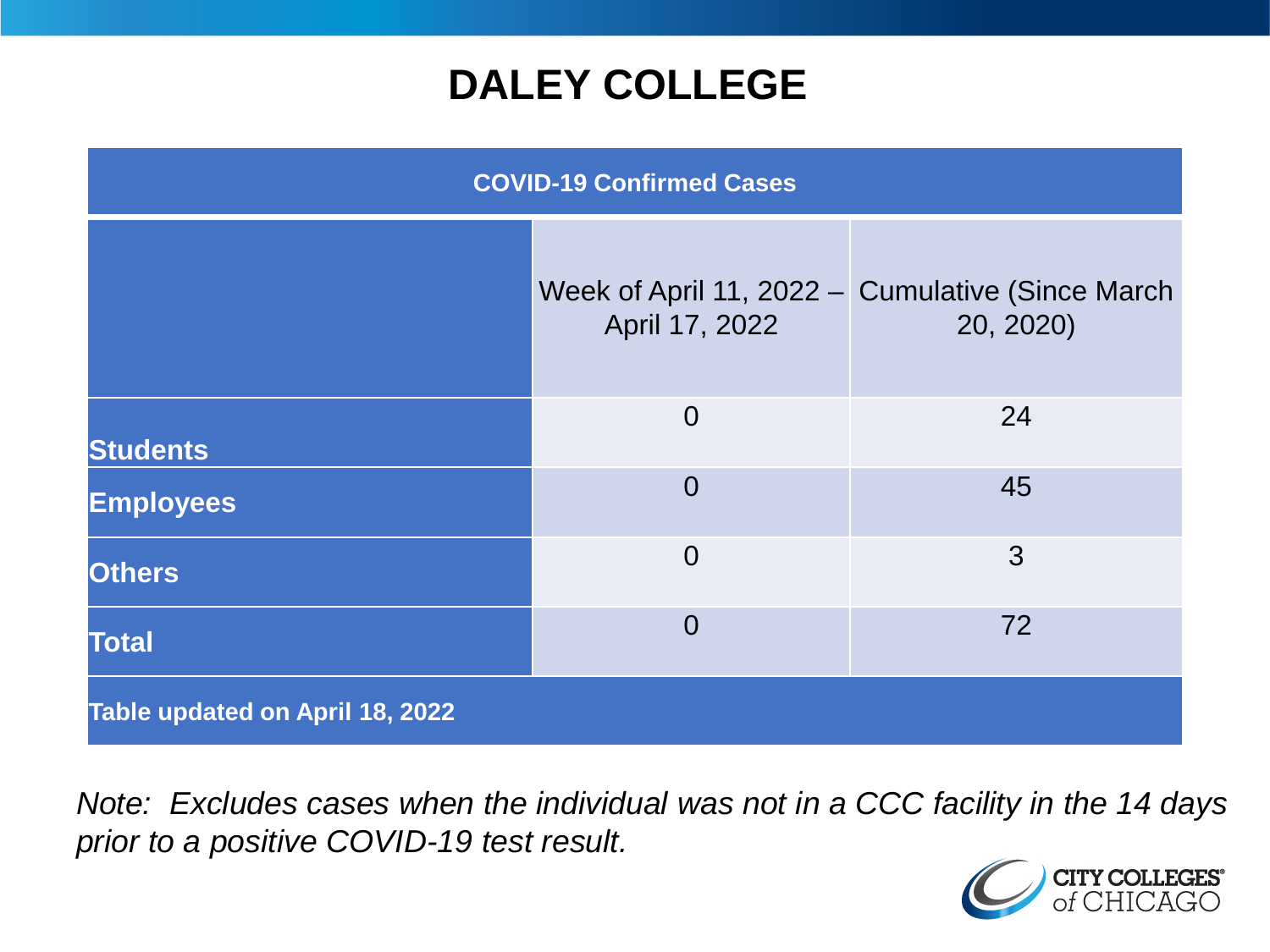### **HAROLD WASHINGTON COLLEGE**

| <b>COVID-19 Confirmed Cases</b> |                |                                                               |
|---------------------------------|----------------|---------------------------------------------------------------|
|                                 | April 17, 2022 | Week of April 11, 2022 – Cumulative (Since March<br>20, 2020) |
| <b>Students</b>                 | 1              | 41                                                            |
| <b>Employees</b>                | $\overline{2}$ | 40                                                            |
| <b>Others</b>                   | $\overline{0}$ | $\overline{2}$                                                |
| <b>Total</b>                    | 3              | 83                                                            |
| Table updated on April 18, 2022 |                |                                                               |

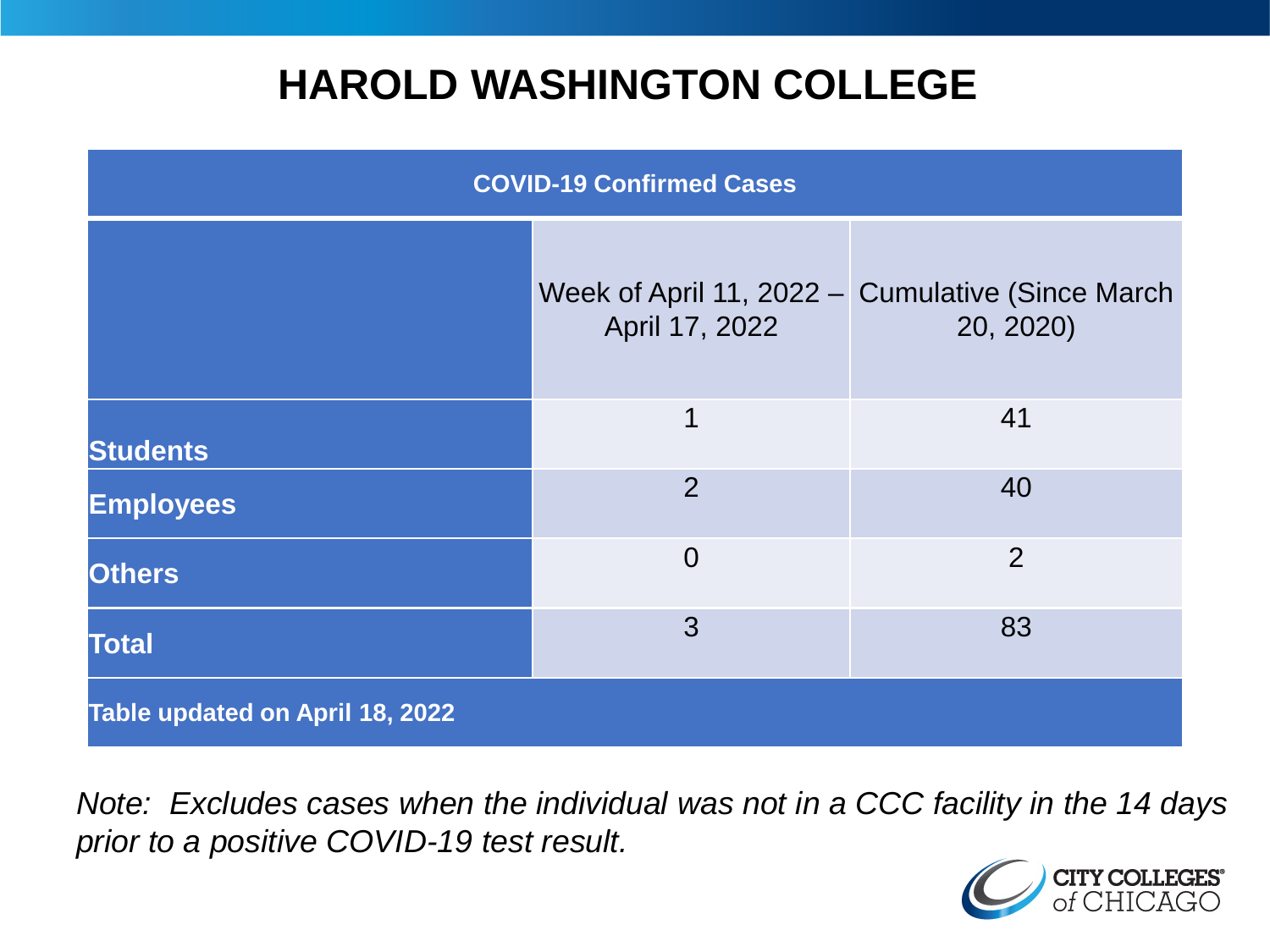### **KENNEDY-KING COLLEGE**

| <b>COVID-19 Confirmed Cases</b> |                |                                                               |
|---------------------------------|----------------|---------------------------------------------------------------|
|                                 | April 17, 2022 | Week of April 11, 2022 - Cumulative (Since March<br>20, 2020) |
| <b>Students</b>                 | $\overline{0}$ | 14                                                            |
| <b>Employees</b>                | 1              | 67                                                            |
| <b>Others</b>                   | $\overline{0}$ | 2                                                             |
| <b>Total</b>                    | 1              | 83                                                            |
| Table updated on April 18, 2022 |                |                                                               |

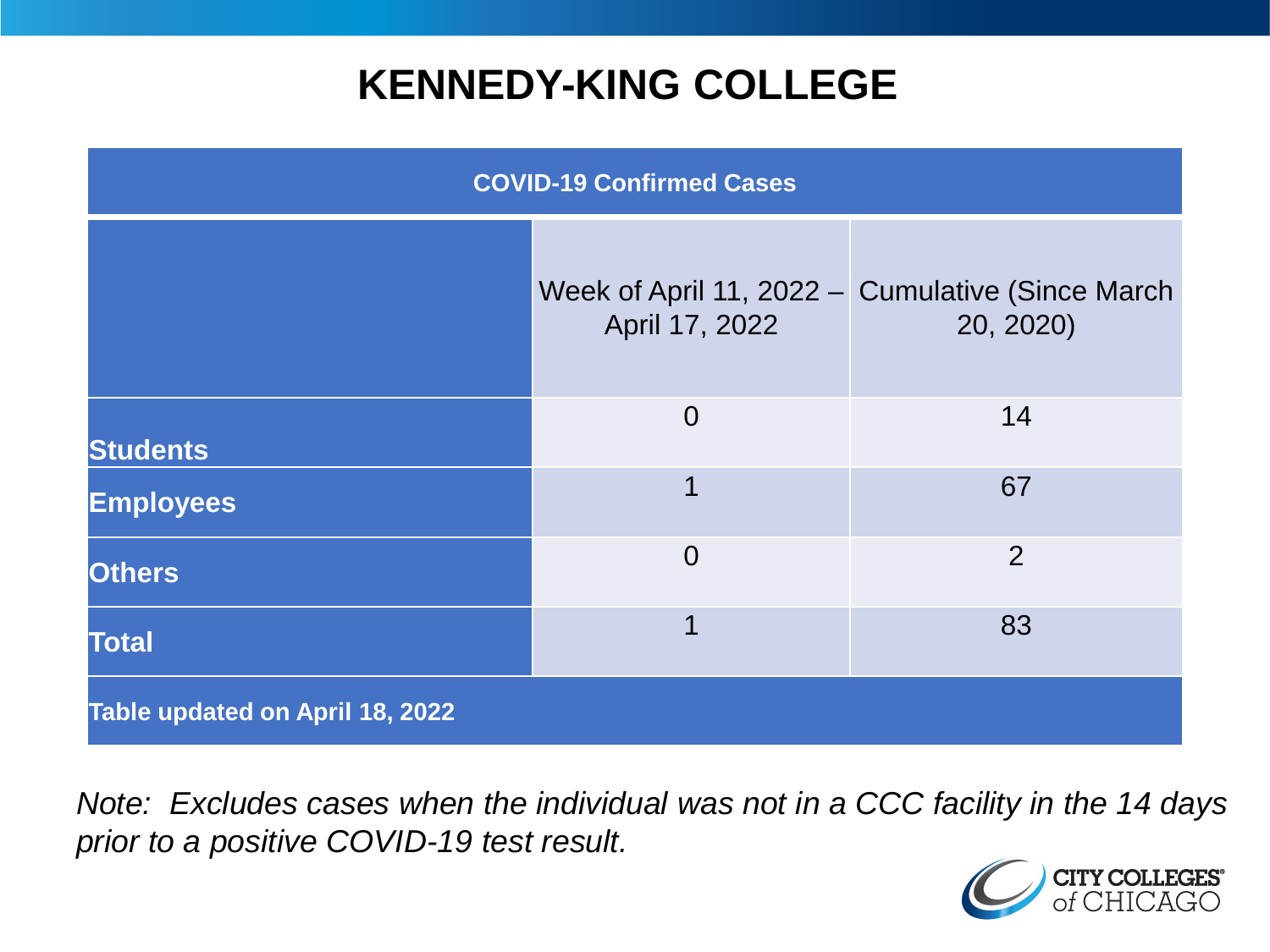## **MALCOLM X COLLEGE**

| <b>COVID-19 Confirmed Cases</b> |                |                                                               |
|---------------------------------|----------------|---------------------------------------------------------------|
|                                 | April 17, 2022 | Week of April 11, 2022 - Cumulative (Since March<br>20, 2020) |
| <b>Students</b>                 | $\overline{0}$ | 82                                                            |
| <b>Employees</b>                | 1              | 75                                                            |
| <b>Others</b>                   | $\overline{0}$ | 3                                                             |
| <b>Total</b>                    | 1              | 160                                                           |
| Table updated on April 18, 2022 |                |                                                               |

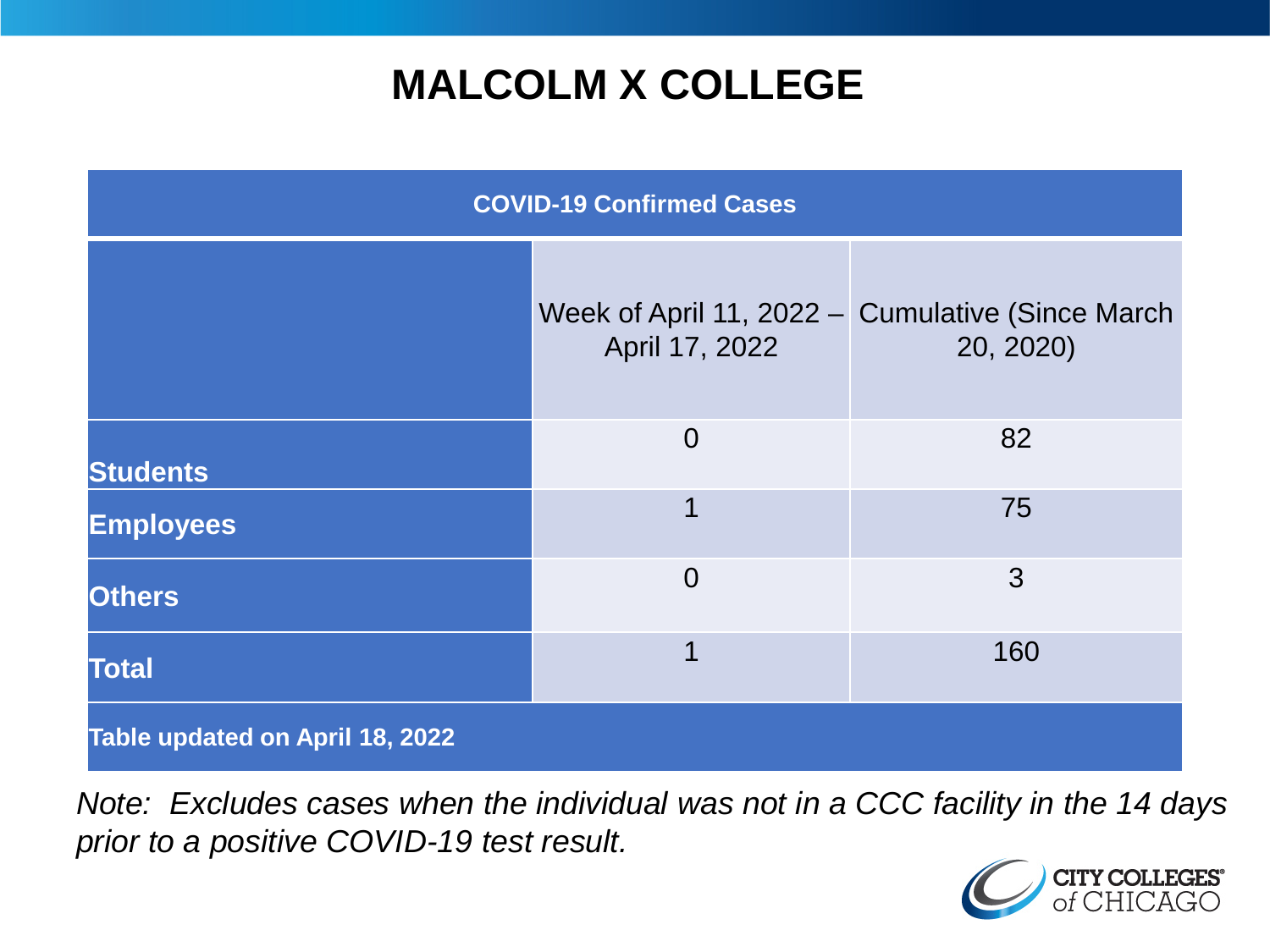# **OLIVE-HARVEY COLLEGE**

| <b>COVID-19 Confirmed Cases</b> |                |                                                               |
|---------------------------------|----------------|---------------------------------------------------------------|
|                                 | April 17, 2022 | Week of April 11, 2022 - Cumulative (Since March<br>20, 2020) |
| <b>Students</b>                 | $\overline{0}$ | 15                                                            |
| <b>Employees</b>                | $\Omega$       | 51                                                            |
| <b>Others</b>                   | $\overline{0}$ | 5                                                             |
| <b>Total</b>                    | $\Omega$       | 71                                                            |
| Table updated on April 18, 2022 |                |                                                               |

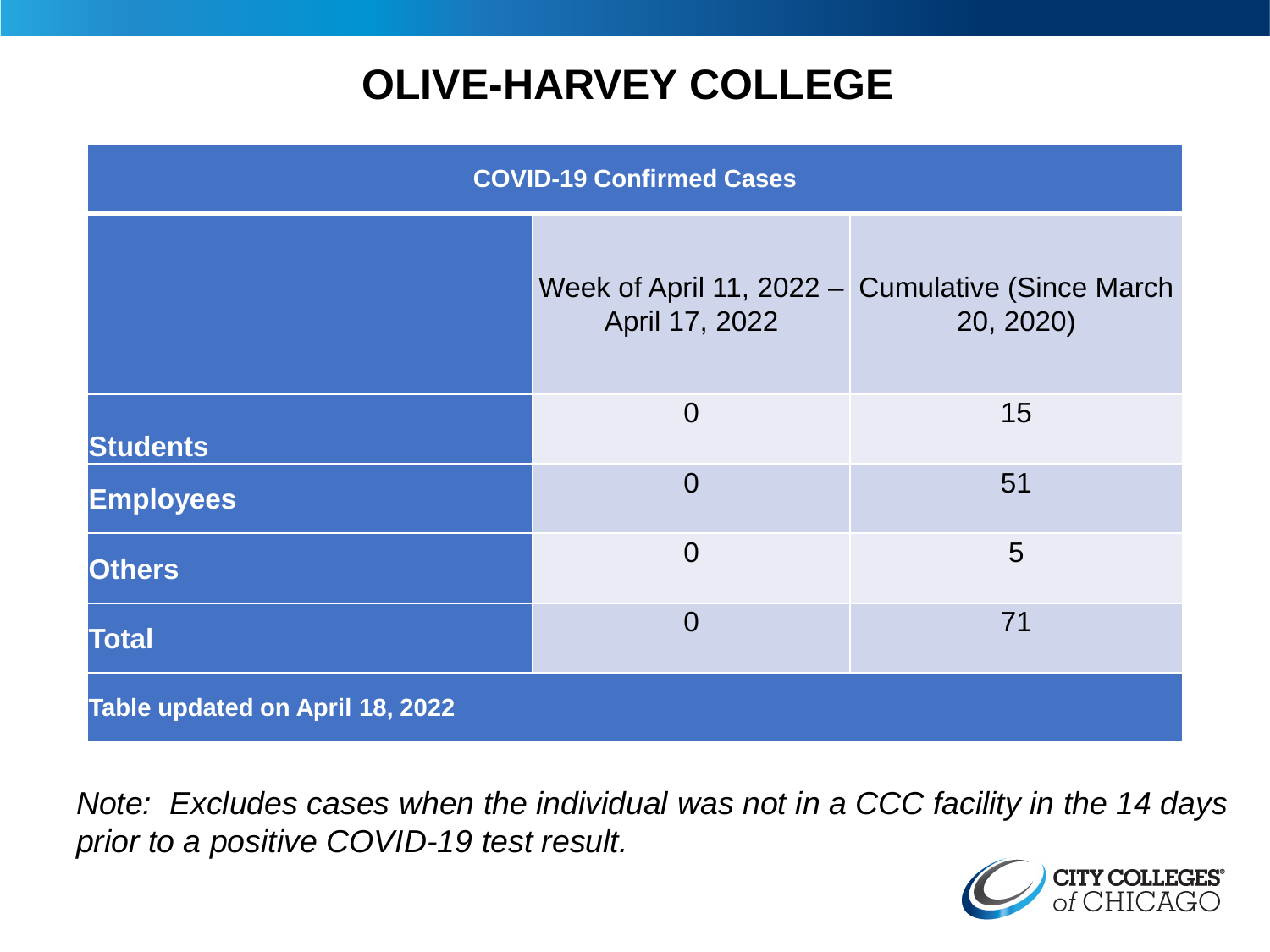### **TRUMAN COLLEGE**

| <b>COVID-19 Confirmed Cases</b> |                |                                                               |
|---------------------------------|----------------|---------------------------------------------------------------|
|                                 | April 17, 2022 | Week of April 11, 2022 - Cumulative (Since March<br>20, 2020) |
| <b>Students</b>                 | $\overline{0}$ | 38                                                            |
| <b>Employees</b>                | $\overline{0}$ | 63                                                            |
| <b>Others</b>                   | $\overline{0}$ | 1                                                             |
| <b>Total</b>                    | $\overline{0}$ | 102                                                           |
| Table updated on April 18, 2022 |                |                                                               |

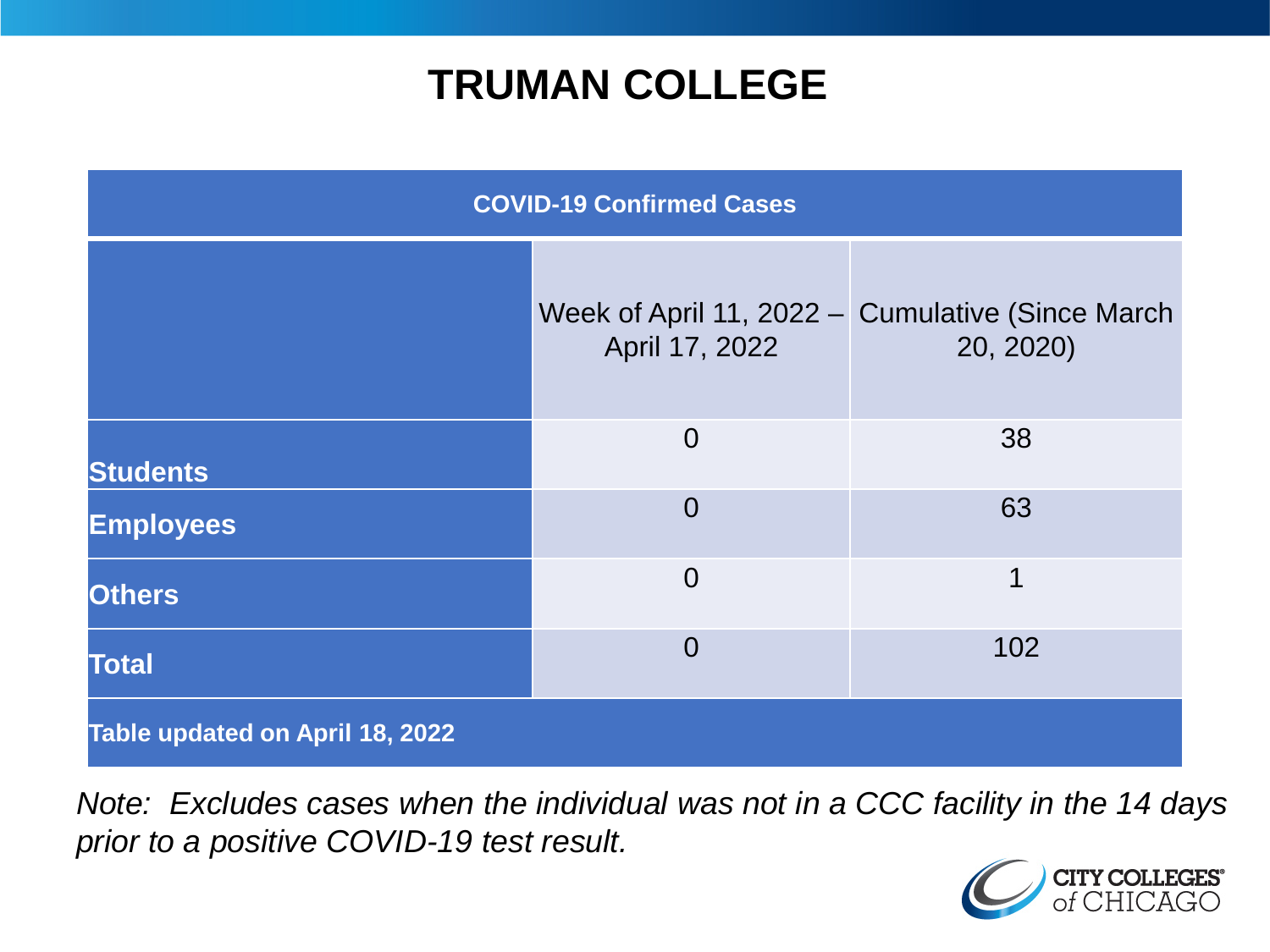### **WRIGHT COLLEGE**

| <b>COVID-19 Confirmed Cases</b> |                |                                                               |
|---------------------------------|----------------|---------------------------------------------------------------|
|                                 | April 17, 2022 | Week of April 11, 2022 - Cumulative (Since March<br>20, 2020) |
| <b>Students</b>                 | $\overline{0}$ | 44                                                            |
| <b>Employees</b>                | $\overline{0}$ | 45                                                            |
| <b>Others</b>                   | $\overline{0}$ | $\overline{2}$                                                |
| <b>Total</b>                    | $\overline{0}$ | 91                                                            |
| Table updated on April 18, 2022 |                |                                                               |

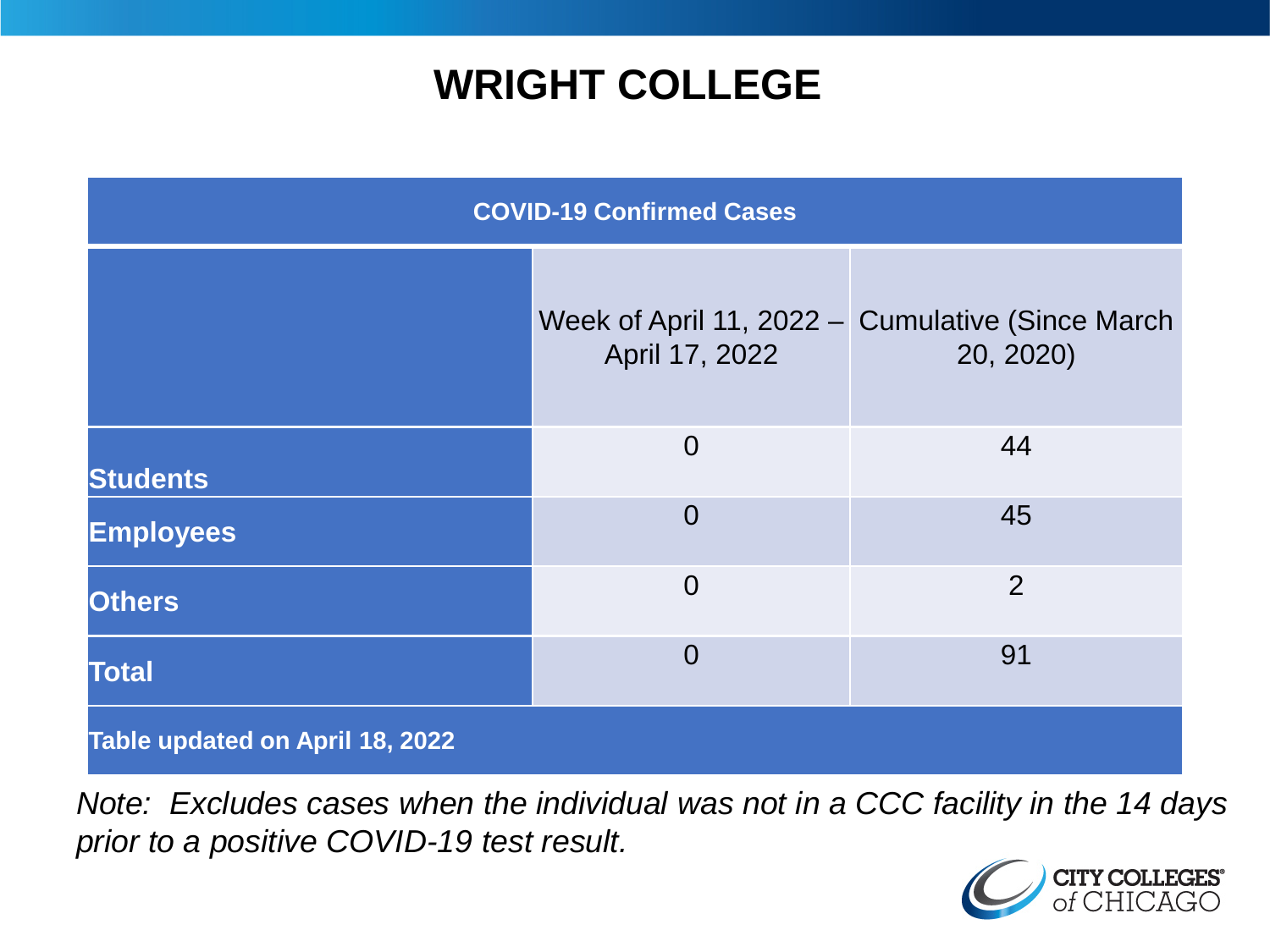#### **180 N. WABASH**

| <b>COVID-19 Confirmed Cases</b> |                |                                                               |
|---------------------------------|----------------|---------------------------------------------------------------|
|                                 | April 17, 2022 | Week of April 11, 2022 – Cumulative (Since March<br>20, 2020) |
| <b>Students</b>                 | $\overline{0}$ | $\overline{0}$                                                |
| <b>Employees</b>                | $\Omega$       | 8                                                             |
| <b>Others</b>                   | $\overline{0}$ | 3                                                             |
| <b>Total</b>                    | $\Omega$       | 11                                                            |
| Table updated on April 18, 2022 |                |                                                               |